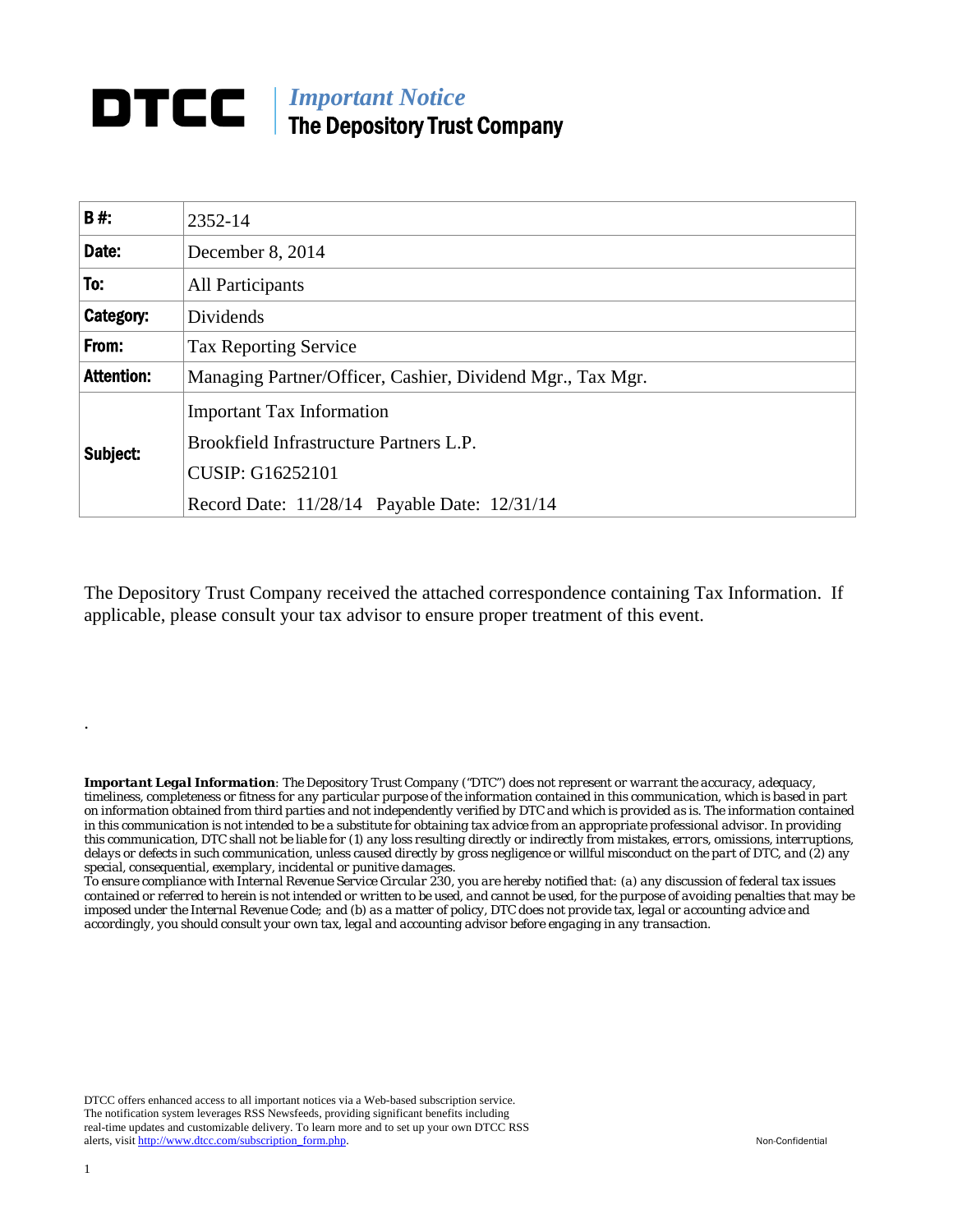## **Brookfield Infrastructure Partners L.P. ("BIP") Distribution Matrix For Canadian**1 **WHT Purposes**

**2014 Distributions** 

Tax Identification Number NRF 723528 CUSIP: G16252101

| Record date  |                              | Feb 28, 14  | May 30, 14  | Aug 29, 14  | Nov 28, 14  |                |              |                 |  |
|--------------|------------------------------|-------------|-------------|-------------|-------------|----------------|--------------|-----------------|--|
| Payment date |                              | Mar 31, 14  | Jun 30, 14  | Sep 30, 14  | Dec 31, 14  | <b>Holders</b> |              |                 |  |
| Sourcing     | <b>Type</b>                  | Amount (\$) | Amount (\$) | Amount (\$) | Amount (\$) | Canadian       | Non-Canadian | Non-Canadian    |  |
|              |                              | In $Q1$     | In $Q2$     | In $Q3$     | In $Q4$     | resident       | resident     | resident        |  |
|              |                              |             |             |             |             |                | uncertified  | NR301 Certified |  |
| Canadian     | Interest <sup>2</sup>        | \$0.0044    | \$0.0045    | \$0.0046    | \$0.0044    | $0\%$          | 25%          | 25% or treaty   |  |
|              |                              |             |             |             |             | No reporting   | No reporting | No reporting    |  |
|              | Dividend                     | \$0.0       | \$0.0\$     | \$0.0\$     | \$0.0427    | 0%             | 25%          | 25% or treaty   |  |
|              |                              |             |             |             |             | No reporting   | No reporting | No reporting    |  |
|              | Return of capital            | \$0.0       | \$0.0\$     | \$0.0       | \$0.0\$     | $0\%$          | $0\%$        | $0\%$           |  |
|              |                              |             |             |             |             | No reporting   | No reporting | No reporting    |  |
|              |                              |             |             |             |             |                |              |                 |  |
| Non-Canadian | <b>Character Unspecified</b> | \$0.5343    | \$0.5509    | \$0.5185    | \$0.5003    | n/a            | n/a          | n/a             |  |
|              |                              |             |             |             |             |                |              |                 |  |
|              | Return of capital            | \$0.0       | \$0.0\$     | \$0.0376    | \$0.0167    | n/a            | n/a          | n/a             |  |
|              |                              |             |             |             |             |                |              |                 |  |
|              | <b>Others</b>                | (\$0.0587)  | (\$0.0754)  | (\$0.0807)  | (\$0.0841)  | n/a            | n/a          | n/a             |  |
| Total        |                              | \$0.48      | \$0.48      | \$0.48      | \$0.48      |                |              |                 |  |

<sup>&</sup>lt;sup>1</sup> The character composition of BIP's Distributions for U.S. tax purposes may be different than for Canadian withholding tax purposes. Some or all of BIP's distributions may be subject to U.S. Non-Resident Withholding Tax

<sup>&</sup>lt;sup>2</sup> The interest paid by BIP does not qualify for any Canadian domestic withholding tax exemption and therefore the default rate of withholding tax to non-Canadian resident holders is 25% but may be reduced be applicable t holder that is NR301 certified should be entitled to a 0% rate of withholding tax on interest.